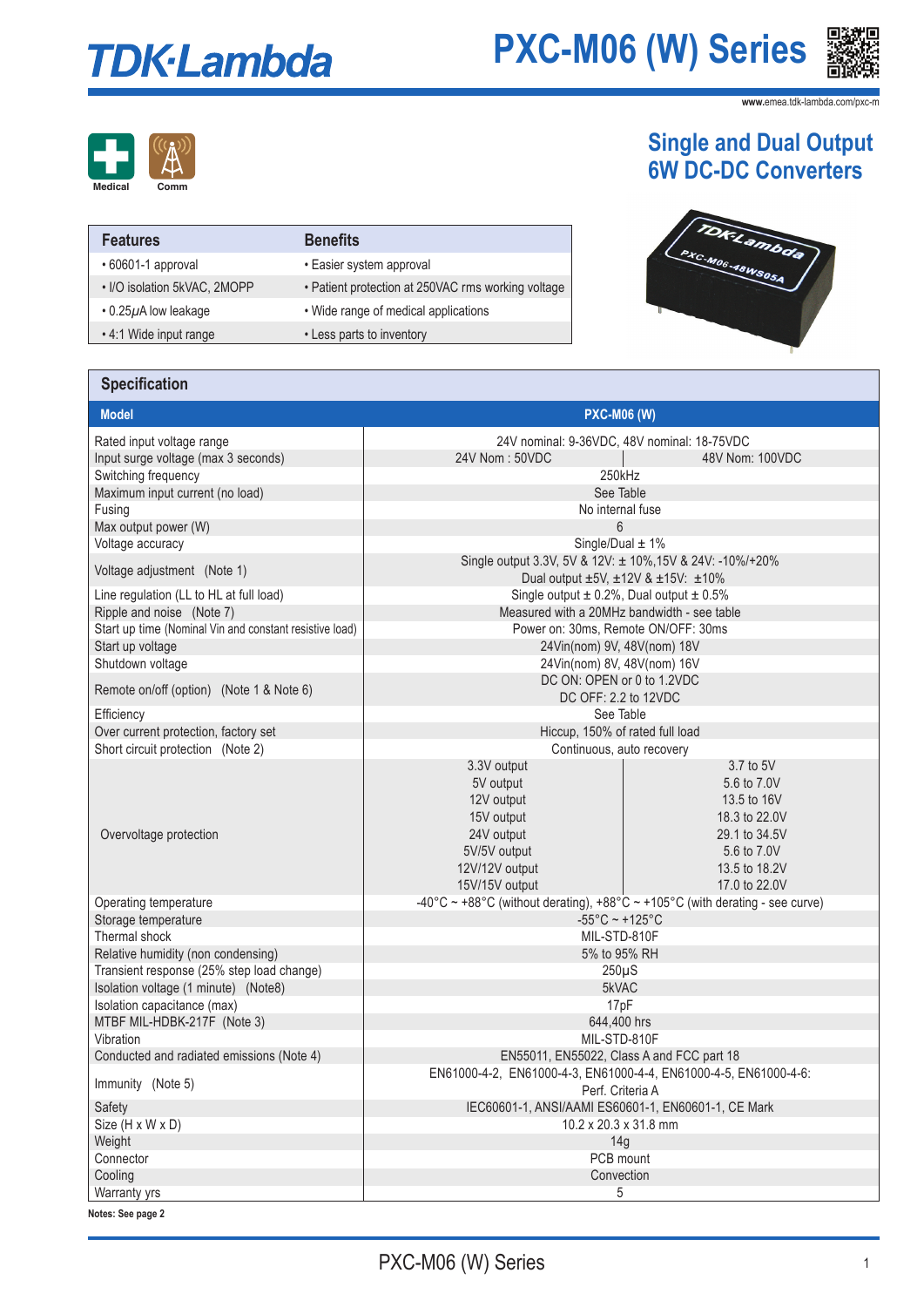### **TDK**·Lambda

Pin 11 is "NC" for

| <b>Model Selector</b> |                                      |                                       |                                         |                                              |                                    |                             |                                                  |
|-----------------------|--------------------------------------|---------------------------------------|-----------------------------------------|----------------------------------------------|------------------------------------|-----------------------------|--------------------------------------------------|
| <b>Model</b>          | <b>Input</b><br><b>Voltage (VDC)</b> | <b>Output</b><br><b>Voltage (VDC)</b> | <b>Output Current</b><br>Full Load (mA) | Output <sup>(7)</sup><br>Ripple & Noise (mV) | <b>Input Current</b><br>No Load mA | <b>Efficiency</b><br>9/6(2) | <b>Maximum</b><br>Capacitive Load <sup>(2)</sup> |
| PXC-M06-24WS3P3       | $9 - 36$                             | 3.3                                   | 1800                                    | 30                                           | 6                                  | 83                          | 2100                                             |
| PXC-M06-24WS05        | $9 - 36$                             | 5                                     | 1200                                    | 30                                           | 6                                  | 86                          | 1500                                             |
| PXC-M06-24WS12        | $9 - 36$                             | 12                                    | 500                                     | 40                                           | 6                                  | 89                          | 260                                              |
| PXC-M06-24WS15        | $9 - 36$                             | 15                                    | 400                                     | 40                                           | 6                                  | 89                          | 210                                              |
| PXC-M06-24WS24        | $9 - 36$                             | 24                                    | 250                                     | 50                                           | 6                                  | 88.5                        | 75                                               |
| PXC-M06-24WD05        | $9 - 36$                             | ±5                                    | ±600                                    | 30                                           | 6                                  | 85                          | ± 860                                            |
| PXC-M06-24WD12        | $9 - 36$                             | ±12                                   | ±250                                    | 40                                           | 6                                  | 88.5                        | ±150                                             |
| PXC-M06-24WD15        | $9 - 36$                             | ±15                                   | ±200                                    | 40                                           | 6                                  | 88.5                        | ± 110                                            |
| PXC-M06-48WS3P3       | $18 - 75$                            | 3.3                                   | 1800                                    | 30                                           | 4                                  | 82.5                        | 2100                                             |
| PXC-M06-48WS05        | $18 - 75$                            | 5                                     | 1200                                    | 30                                           | 4                                  | 86.5                        | 1500                                             |
| PXC-M06-48WS12        | $18 - 75$                            | 12                                    | 500                                     | 40                                           | 4                                  | 88                          | 260                                              |
| PXC-M06-48WS15        | $18 - 75$                            | 15                                    | 400                                     | 40                                           | $\overline{4}$                     | 88.5                        | 210                                              |
| PXC-M06-48WS24        | $18 - 75$                            | 24                                    | 250                                     | 50                                           | 4                                  | 88                          | 75                                               |
| PXC-M06-48WD05        | $18 - 75$                            | ±5                                    | ±600                                    | 30                                           | $\overline{4}$                     | 85                          | ± 860                                            |
| PXC-M06-48WD12        | $18 - 75$                            | ±12                                   | ±250                                    | 40                                           | 4                                  | 88                          | ±150                                             |
| PXC-M06-48WD15        | $18 - 75$                            | ±15                                   | ±200                                    | 40                                           | $\overline{4}$                     | 87                          | ± 110                                            |

**Notes**

1. Not available for A type pin configuration 

2. Typical value at nominal input voltage and full load.

3. MIL-HDBK-217F Notice2 @Ta=25 °C, Full load (Ground Benign, controlled environment).

4. Built in Class A filter. Class B can be achieved with the addition of exterenal components for further information contact your local TDK-Lambda sales office

5. Meeting EN61000-4-4 and 61000-4-5 requires and additional input electrolytic capacitor: 5V input -1000µF/25V, 12V & 24V input - 470µF/50V and 48V input - 330µF/100V

6. The ON/OFF control pin voltage is referenced to -Vin.The ctrl pin input current is <1mA.Remote off input current is typically 2.5mA 7. For R & N, measure the 24V output with a 4.7µF/50V X7R MLCC. All other outputs use a 10µF25V X7R MLCC. Nominal input, full load at +25°C

8. Reinforced insulation 8mm at 250VAC

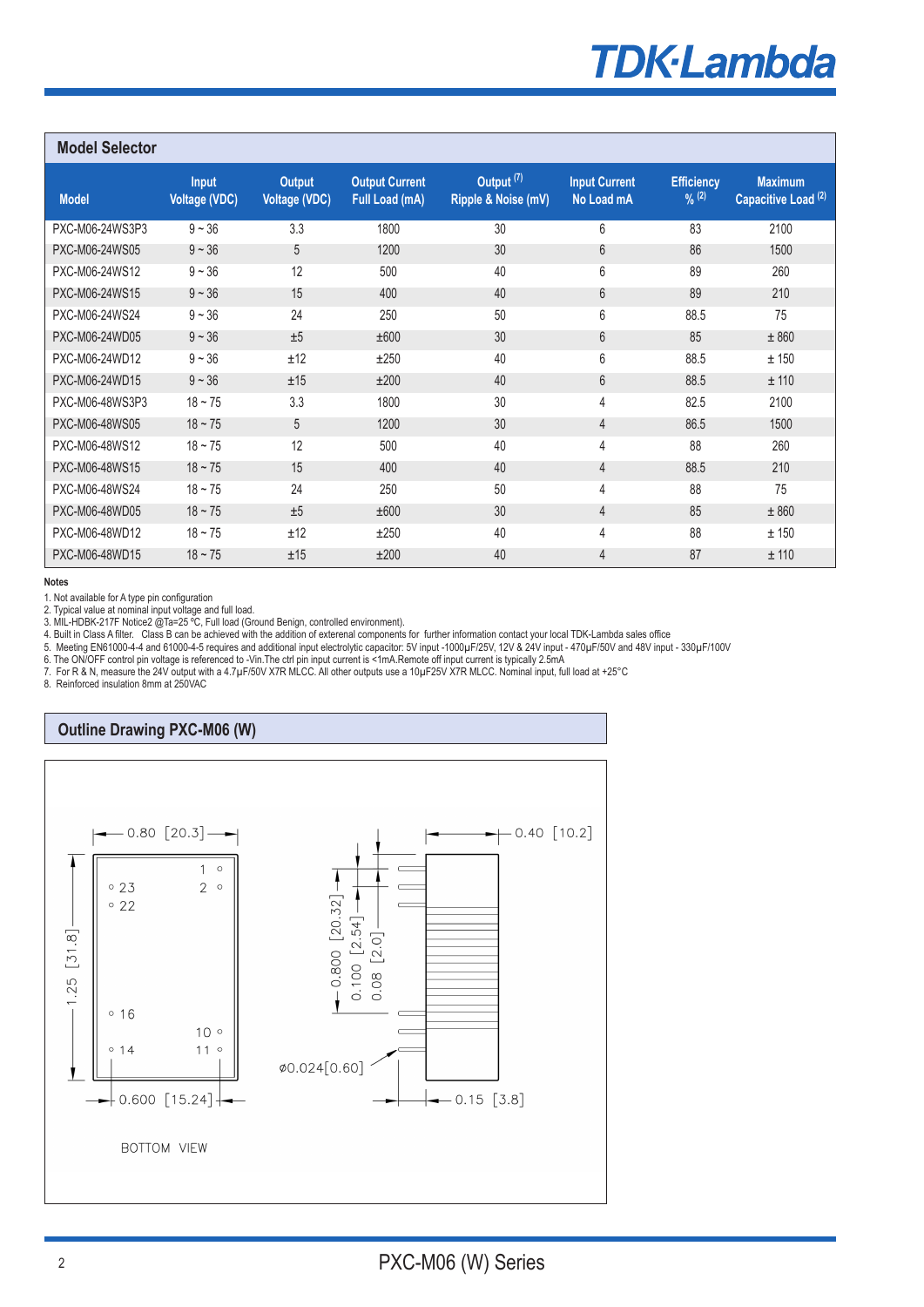## **TDK-Lambda**

| Pin Assignment PXC-M06 (W) |                          |                          |
|----------------------------|--------------------------|--------------------------|
| <b>PIN</b>                 | <b>Single</b>            | <b>Dual</b>              |
| 1                          | CtrlL (Option) / No pin* | CtrlL (Option) / No pin* |
| $\overline{2}$             | -Vin<br>$-Vin$           |                          |
| 10                         | Trim (option) / No Pin*  | Trim (option) / No Pin*  |
| 11                         | No Pin / NC **           | -Vout                    |
| 14                         | $+$ Vout                 | $+$ Vout                 |
| 16                         | -Vout                    | Common                   |
| 22                         | $+V$ in                  | $+V$ in                  |
| 23                         | $+V$ in                  | $+V$ in                  |

| <b>Options</b> |                       |
|----------------|-----------------------|
| <b>Suffix</b>  | <b>Description</b>    |
| P              | Positive Logic        |
|                | Trim                  |
| PТ             | Positive Logic & Trim |
|                |                       |

Standard part is no suffix. Add P, T, or PT as required 

#### **External Output Trimming**

The output of the PXC-M06 (W) can be adjusted by connecting an external resistor. **See application note on the website.**

#### **NOTES:**

\* If the Ctrl or Trim option is not selected there will be no pin fitted in the corresponding pin number position. \*\* Pin 11 is "No pin" for PXC-M06-xxWSxxx-T, PXC-M06-xxWSxxx-PT

Pin 11 is "NC" for: PXC-M06-xxWSxxx, PXC-M06-xxWSxxx-P



| Pin Assignment PXC-M06 (W) A-type |               |             |  |
|-----------------------------------|---------------|-------------|--|
| <b>PIN</b>                        | <b>Single</b> | <b>Dual</b> |  |
|                                   | $+V$ in       | $+V$ in     |  |
| 11                                | No Pin        | Common      |  |
| 12                                | -Vout         | No Pin      |  |
| 13                                | +Vout         | -Vout       |  |
| 15                                | No Pin        | +Vout       |  |
| 23                                | -Vin          | -Vin        |  |
| 24                                | -Vin          | -Vin        |  |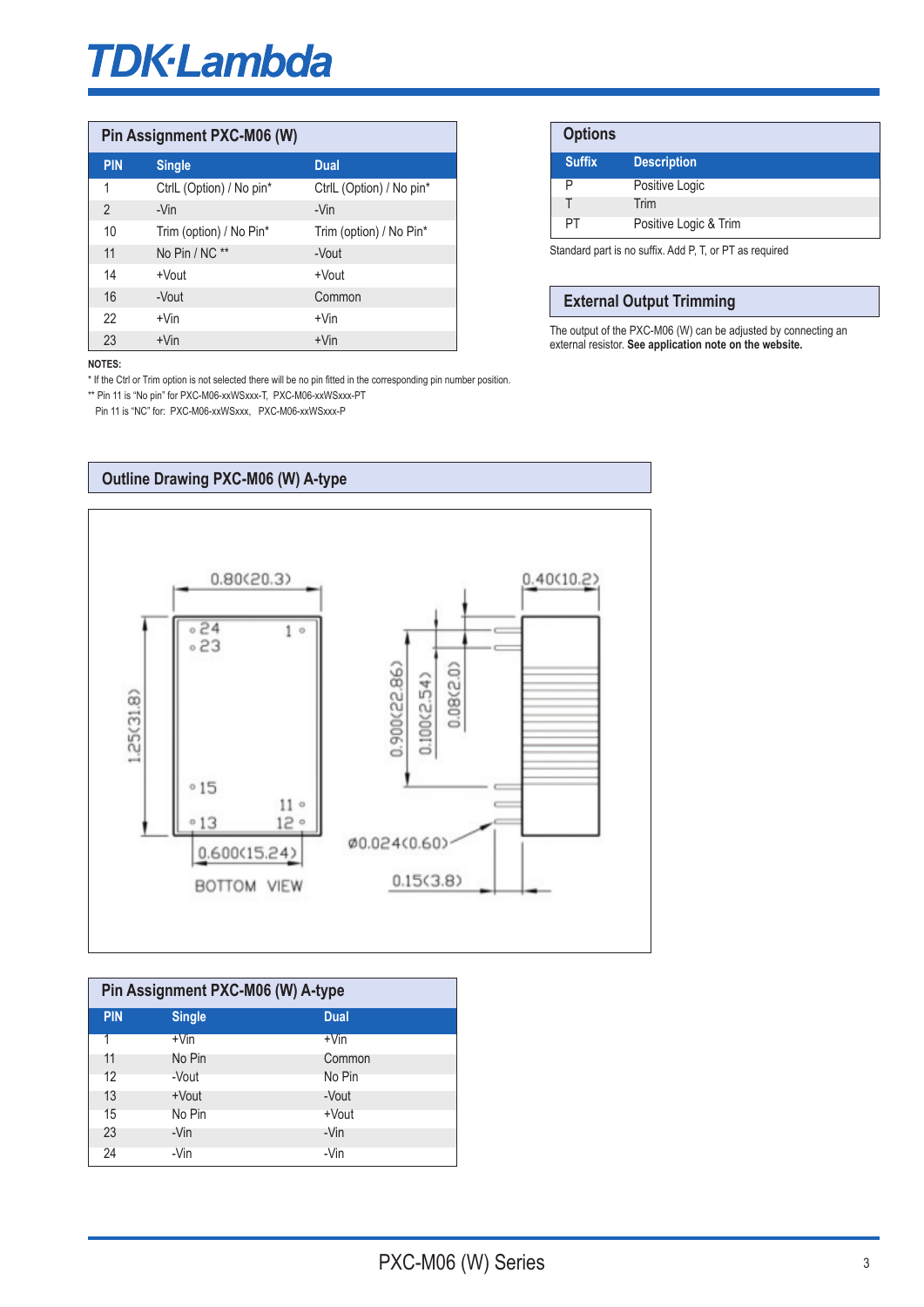

#### **PXC-M06-48WS05A Derating curve**







**PXC-M06-48WS05A Efficiency Vs Output Voltage**